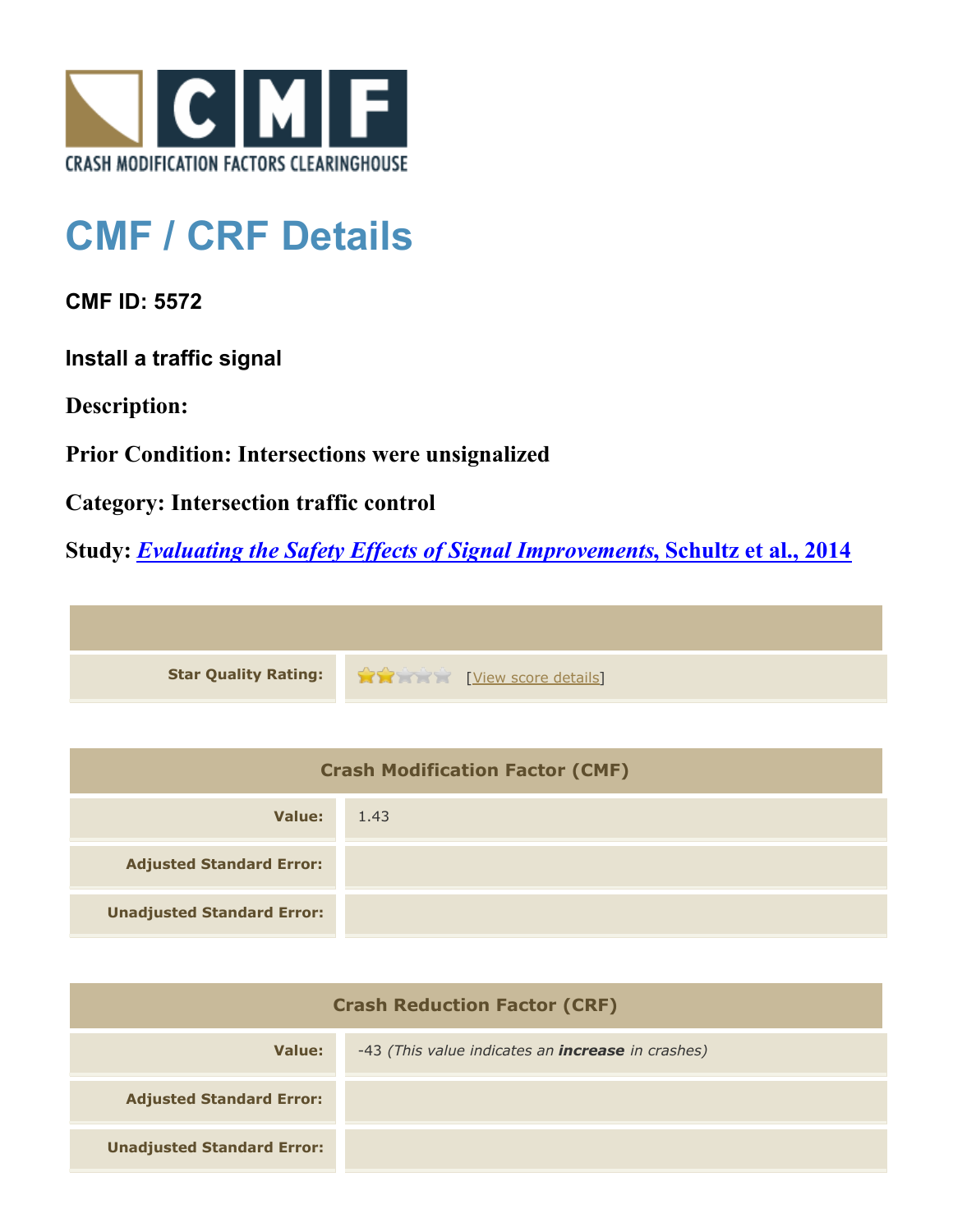| <b>Applicability</b>                    |                   |
|-----------------------------------------|-------------------|
| <b>Crash Type:</b>                      | All               |
| <b>Crash Severity:</b>                  | All               |
| <b>Roadway Types:</b>                   | All               |
| <b>Number of Lanes:</b>                 |                   |
| <b>Road Division Type:</b>              |                   |
| <b>Speed Limit:</b>                     | $45 - 65$         |
| <b>Area Type:</b>                       | Not specified     |
| <b>Traffic Volume:</b>                  |                   |
| <b>Time of Day:</b>                     | All               |
| If countermeasure is intersection-based |                   |
| <b>Intersection Type:</b>               | Not specified     |
| <b>Intersection Geometry:</b>           | No values chosen. |
| <b>Traffic Control:</b>                 | Not specified     |
| <b>Major Road Traffic Volume:</b>       |                   |

**Minor Road Traffic Volume:**

| <b>Development Details</b>      |              |
|---------------------------------|--------------|
| <b>Date Range of Data Used:</b> | 2002 to 2011 |
| <b>Municipality:</b>            |              |
| State:                          | UT           |
| <b>Country:</b>                 |              |